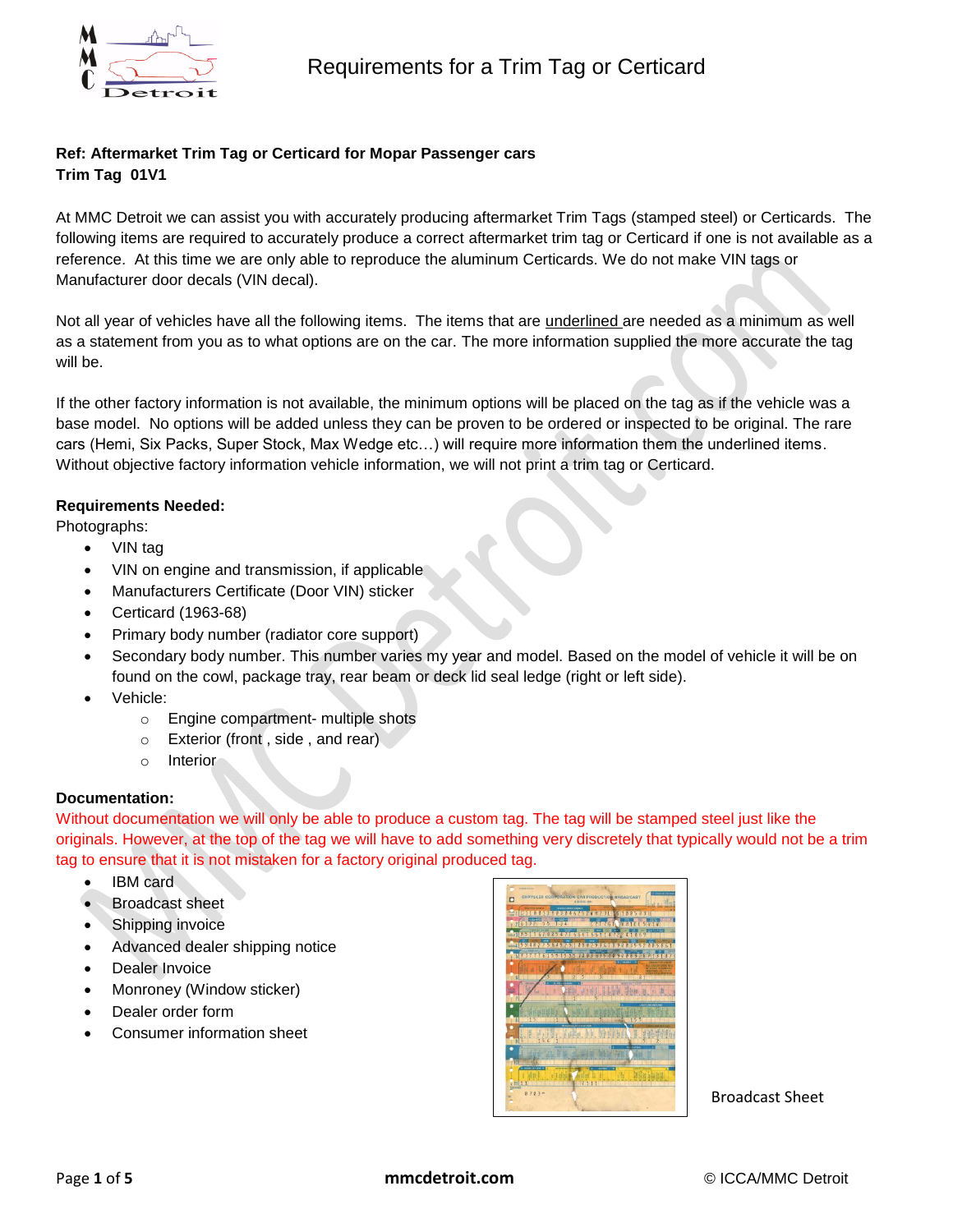

# **No Information or making a duplicate tag.**

**In there is no information available or you want a duplicate tag made and you know the codes that you want on a custom tag please fill them out on the following templates.** 

#### **Reference Code Position 1969-77**

|                        |  | 3 | $\overline{4}$ | $5\overline{)}$ | 6 | $\overline{\mathbf{z}}$ | 8 | 9 | 10 | 11 | 12 | 13 <sup>°</sup> | 14 | 15 | 16 | 17 | 18 | 19 | 20 | 21 | 22 | 23 |
|------------------------|--|---|----------------|-----------------|---|-------------------------|---|---|----|----|----|-----------------|----|----|----|----|----|----|----|----|----|----|
| $6\phantom{1}6$        |  |   |                |                 |   |                         |   |   |    |    |    |                 |    |    |    |    |    |    |    |    |    |    |
| 5                      |  |   |                |                 |   |                         |   |   |    |    |    |                 |    |    |    |    |    |    |    |    |    |    |
| 4                      |  |   |                |                 |   |                         |   |   |    |    |    |                 |    |    |    |    |    |    |    |    |    |    |
| $\mathbf{\Omega}$<br>J |  |   |                |                 |   |                         |   |   |    |    |    |                 |    |    |    |    |    |    |    |    |    |    |
| ົ                      |  |   |                |                 |   |                         |   |   |    |    |    |                 |    |    |    |    |    |    |    |    |    |    |
|                        |  |   |                |                 |   |                         |   |   |    |    |    |                 |    |    |    |    |    |    |    |    |    |    |

 $\blacksquare$ 

#### **Reference Code Position 1967-68**

|   |   | $\sqrt{2}$<br><b>.</b> | 3 | 4 | 5 | 6 |   | 8 | 9 | 10 |           | 12 | 13 | 14. | 15 | 16 | 17 | 18 | 19 | 20 | 21 | 22 | 23 |
|---|---|------------------------|---|---|---|---|---|---|---|----|-----------|----|----|-----|----|----|----|----|----|----|----|----|----|
|   |   |                        | a | b | C | d | e |   | a | h  |           | k  | m  | n   | O  |    |    |    | u  | W  | v  |    |    |
| 6 |   |                        |   |   |   |   |   |   |   |    |           |    |    |     |    |    |    |    |    |    |    |    |    |
| ь | A | B                      | C | D | Е | F | G | Н | J | К  | <u>.</u>  | M  | N  | P   | Q  | R  | S  | Ŧ  |    | W  | X  |    |    |
|   |   |                        |   |   |   |   |   |   |   |    |           |    |    |     |    |    |    |    |    |    |    |    |    |
| w |   | 2                      | 3 | 4 | 5 | 6 | 7 | 8 |   | A  | $\lambda$ |    |    | R   | M  |    | D  | N  |    |    |    | B  | S  |
| ⌒ |   |                        |   |   |   |   |   |   |   |    |           |    |    |     |    |    |    |    |    |    |    |    |    |
|   |   |                        |   |   |   |   |   |   |   |    |           |    |    |     |    |    |    |    |    |    |    |    |    |

#### **Reference Code Position 1966**

|             |   | 2 | 3  | 4 | $\overline{5}$ | 6 |   | 8  | 9 | 10 | 11 | $12 \,$ | 13 | $\overline{14}$ | 15 | 16 | 17 | 18 | 19 | 20 | 21 | $\overline{22}$ | 23 |
|-------------|---|---|----|---|----------------|---|---|----|---|----|----|---------|----|-----------------|----|----|----|----|----|----|----|-----------------|----|
| $\sim$<br>6 |   |   | a  | b | C              | d | е |    |   | h. |    | n.      | m  | n.              | O  |    |    |    | u  | W  |    |                 |    |
| 5           |   |   |    |   |                |   |   |    |   |    |    |         |    |                 |    |    |    |    |    |    |    |                 |    |
|             | A | B | C. | D | Е              | Е | G | н  | J | К  | ┕  | М       | N  | P               | Q  | R  | S  |    |    | W  | X  |                 |    |
|             |   |   |    |   |                |   |   |    |   |    |    |         |    |                 |    |    |    |    |    |    |    |                 |    |
|             | S | 0 |    | N |                | Μ | B | Ε, | R |    | B  | n       |    |                 |    | R  | M  |    | P  | A  |    |                 |    |
|             |   |   |    |   |                |   |   |    |   |    |    |         |    |                 |    |    |    |    |    |    |    |                 |    |

 $\blacktriangle$ 

## **Reference Code Position 1962 - 65**

|        |   | $\overline{\mathbf{2}}$ | 3 | 4 | $5\phantom{.0}$ | 6 |   | 8 | 9 | 10 | 11 | 12 | 13 | 14 | 15 | 16 | 17 | 18 | 19 | 20 | 21 | 22           | 23 |
|--------|---|-------------------------|---|---|-----------------|---|---|---|---|----|----|----|----|----|----|----|----|----|----|----|----|--------------|----|
| $\sim$ |   |                         |   | റ | 3               | 4 | 5 | 6 | 7 | 8  | 9  | 0  |    |    |    |    |    |    |    |    |    |              |    |
| 5      |   |                         |   |   |                 |   |   |   |   |    |    |    |    |    |    |    |    |    |    |    |    |              |    |
|        | A | B                       | С | D | Е               | Е | G | н | J | Κ  | ►  | M  | N  | D  | Q  | R  | S  | ÷  |    | W  | X  | $\checkmark$ | ⇁  |
|        |   |                         |   |   |                 |   |   |   |   |    |    |    |    |    |    |    |    |    |    |    |    |              |    |
|        |   | S                       | 0 |   | N               |   | M | B | E | R  |    |    | B  | n  |    |    |    | R  | M  |    | D  | N            |    |
|        |   |                         |   |   |                 |   |   |   |   |    |    |    |    |    |    |    |    |    |    |    |    |              |    |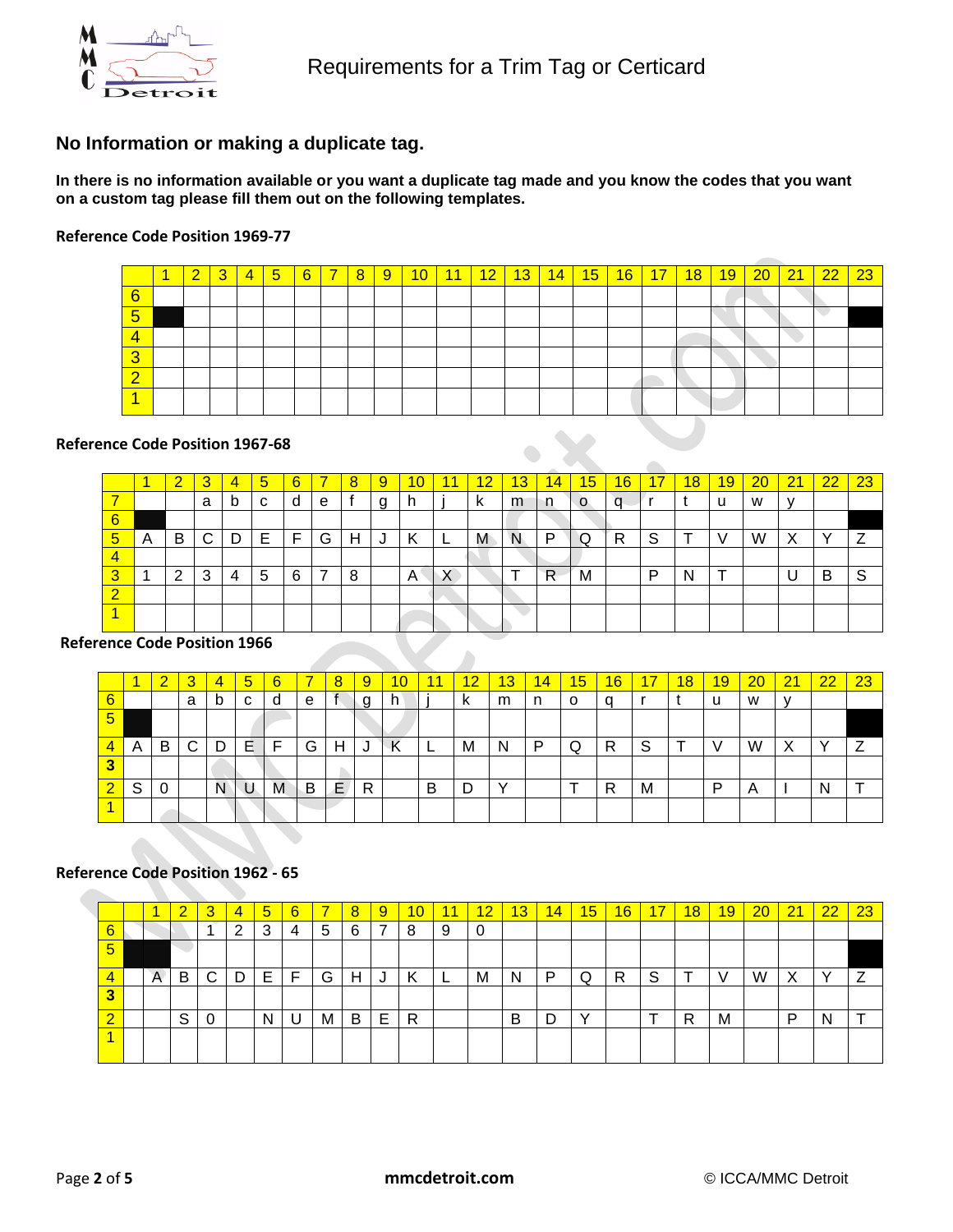



Example of a custom tag due to missing information. The code 69RR would never appear like this on a tag because it is not a production code.



## **Vehicle Information from Chrysler for vehicle built before 1968.**

FCA LLC does have some information available on vehicles built before 1968. Be sure to include the VIN of the car in question and proof of ownership (a copy of the title, for example), a self-addressed stamped envelope and a check made payable to FCA LLC. If your build record is not on file, they will return your check. As of 2014, the cost was \$45 per VIN requested. Please allow a couple of weeks or so you will have a valuable piece of your car's documentation.

Please contact Historical Services at that time for such information and materials as: Owner and service manuals: 1915 - 1990 Photographs Production numbers Build records: U.S.-built trucks from 1930 - 1950 U.S.-built cars from 1930 - 1967

Note:

- 1. The Historical Services does not have build records relating to Jeep®, AMC or Canadian-built vehicles.
- 2. Production Data (IBM) cards Copies of IBM cards for vehicle from 1967 and older: There is a fee for three photocopies, and you can only get strictly limited information from the card, not even decoding of the data plate.

Contact: Mailing address: **FCA LLC - Historical Services 12501 Chrysler Fwy. CIMS 410-11-21 Detroit, MI 48288 USA ATTN: Historical Information**

Fax:313-252-2928

Web site link: http://www.chryslergroupllc.com/company/Heritage/Pages/Historical-Services.aspx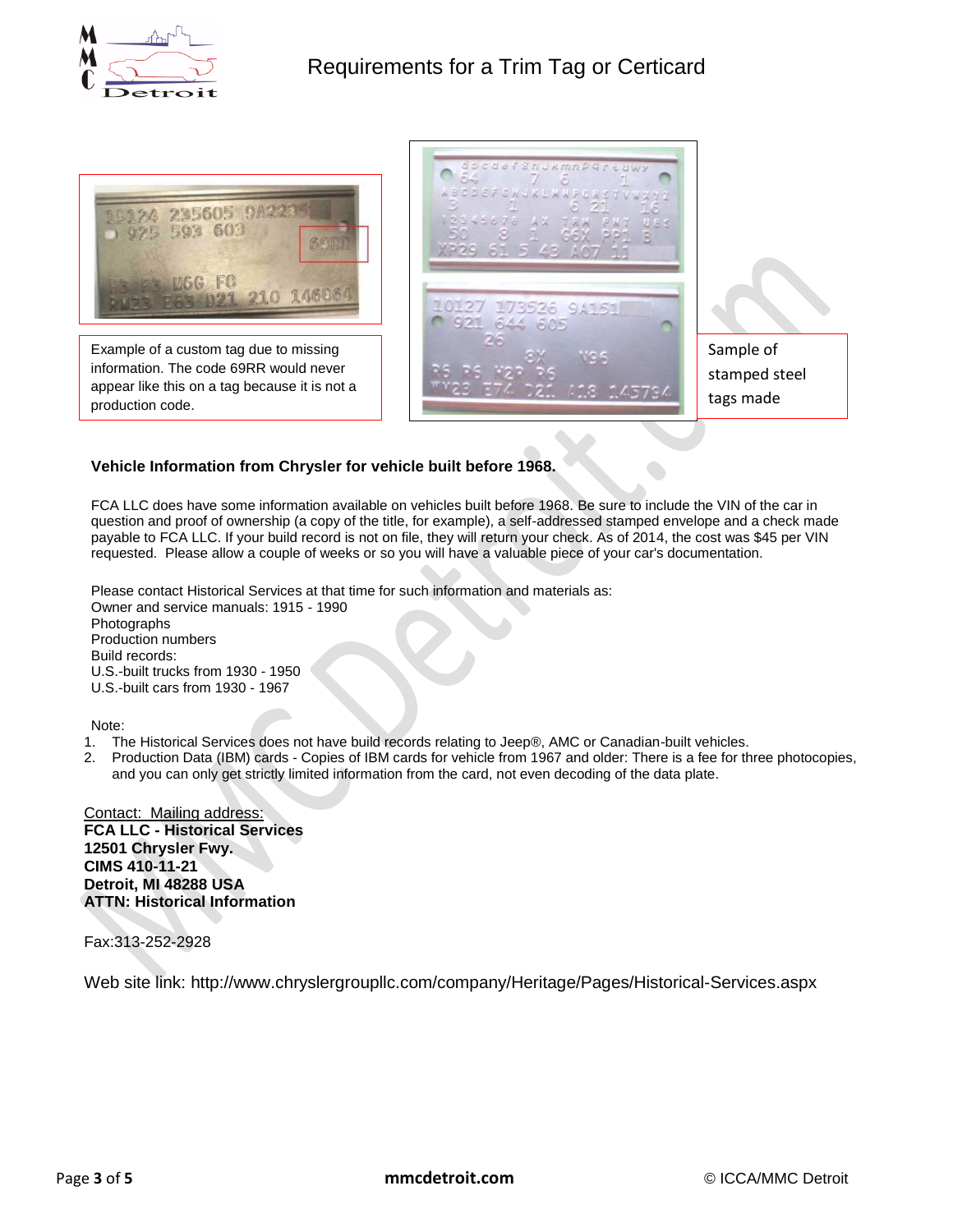

Vehicle Validation Information: